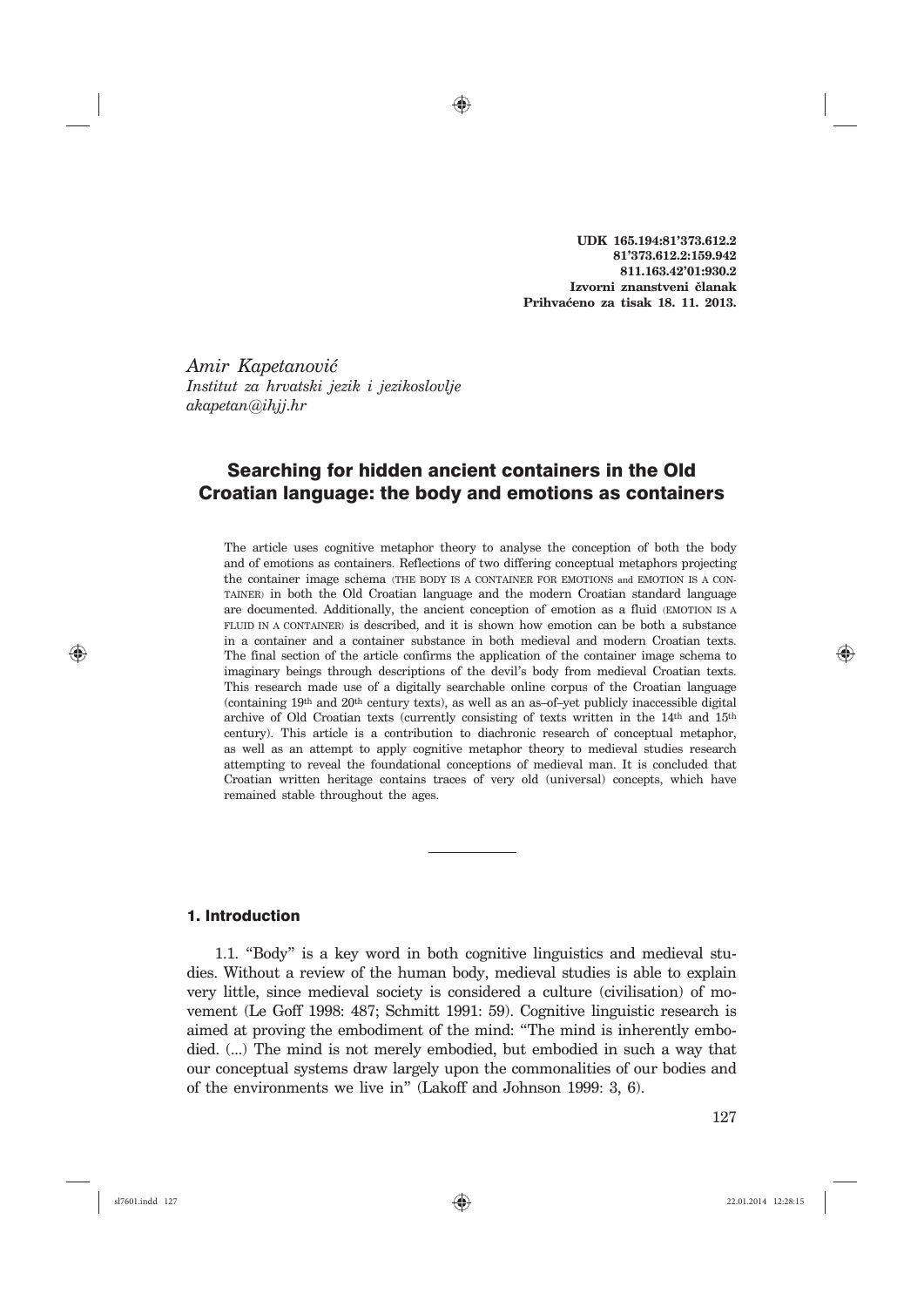⊕

Most cognitive linguists do not study metaphorical concepts in a diachronic perspective. One of the reasons for this is that linguistic portrayals of such concepts cannot be empirically studied in "living" language, but rather must be studied on the basis of research (of corpora) of old texts – that is to say, only in a limited and static context. Such historical research has, however, become more common in recent time.1 Generally speaking, medieval studies should not stop at claims that the human body was the object of hatred and self–punishment, or that denial of bodily pleasure or comfort (asceticism) was important. In the Middle Ages, the human body was considered a source of sin, a barrier on the path to salvation,<sup>2</sup> the "prison of the soul"<sup>3</sup> (Platonic heritage), or the "dreadful clothing of the soul" (Gregory the Great)4.

It would do well for medieval scholars to analyse such medieval metaphorical statements from the perspective of cognitive metaphor theory, the foundations of which were laid by Lakoff and Johnson in 1980, and which is still being developed today. The exclusion of such an approach is visible, for example, in Bynum's (1995: 7) statements on the correspondence between the medieval and modern concepts of the body: "'Medieval people' (...) did not have 'a' concept of 'the body' any more than we do; nor did they 'despise' it (although there is reason to think that they feared childbirth, or having their teeth pulled, or amputation of limbs without anaesthesia). Like the modern

⊕

<sup>1</sup> Current cognitive linguistic historical research has been summarised by M. E. Winters (Winters, Tissari and Allan 2010: 6–9), who divides them into three approaches (directions) to research: 1) "prototype theory and categorisation around prototypes" (e.g. Geeraerts, Winters, Kemmer); 2) "semantic extension and change" (e.g. Sweetser, Dirven, Lewandowska–Tomaszczuk); 3) "relationship between synchrony and diachrony" (e.g. Sweetser, Langacker). In the same book (2010: 9–14), see also an overview of current important publications and conferences. In the past decade, many books and articles have been published, among which some of the most significant are, e.g.: Haser 2000, Blank 2001, Gevaert 2001, Tissari 2001, Koivisto–Alanko and Tissari 2006, Trim 2007, Allan 2008, Koch 2008. In the Croatian scientific community, the earliest contributions to cognitive linguistics are the work of M. Zic Fuchs (e.g. 1991, 1992–1993), and cognitive linguistic theory is rarely applied to linguistic historical research (e.g. Kapetanović 2009; Raffaelli 2009). Taking cognitive linguistic theoretical postulates into account, I. Raffaelli's book in the Croatian language (2009) systematically describes the basic theses, assumptions, and methods of diachronic semantics as a discipline.

<sup>2</sup> On these claims, see, e.g., Bynum 1995, also containing further medieval literature on this subject.

<sup>3</sup> On this claim, see, e.g., Biernhoff 2002: 23, 39. See also Courcelle 1965.

<sup>4</sup> According to Le Goff 1998: 473. However, it should also be pointed out that affirmative medieval theological views on the value of the body (e.g. in the words of Bonaventura, T. Aquinas), and in analysing the manner of human behaviour, find that the perception and image of the body in the Middle Ages was not unchangeable: the early medieval heterodynamic picture of the weak and fragile human body (which, under environmental pressures and limitations, sought support in the company and activities of other people and the working of forces) gradually, from the 11th to the 15th century, changed into an autodynamic picture of the body (inspired foremost by knightly ideals of physical strength, intellectual skill and professional successes) (see Kleinschmidt 2000: 81–84). Bodily motions in the Middle Ages were paid a great deal of attention to, since it was believed that gestures were expressions of internal states and feelings, and that they were connected with the moral values of the individual (e.g. Hugh of St. Victor in his work *De institutio novitiorum* from the first half of the 12th century).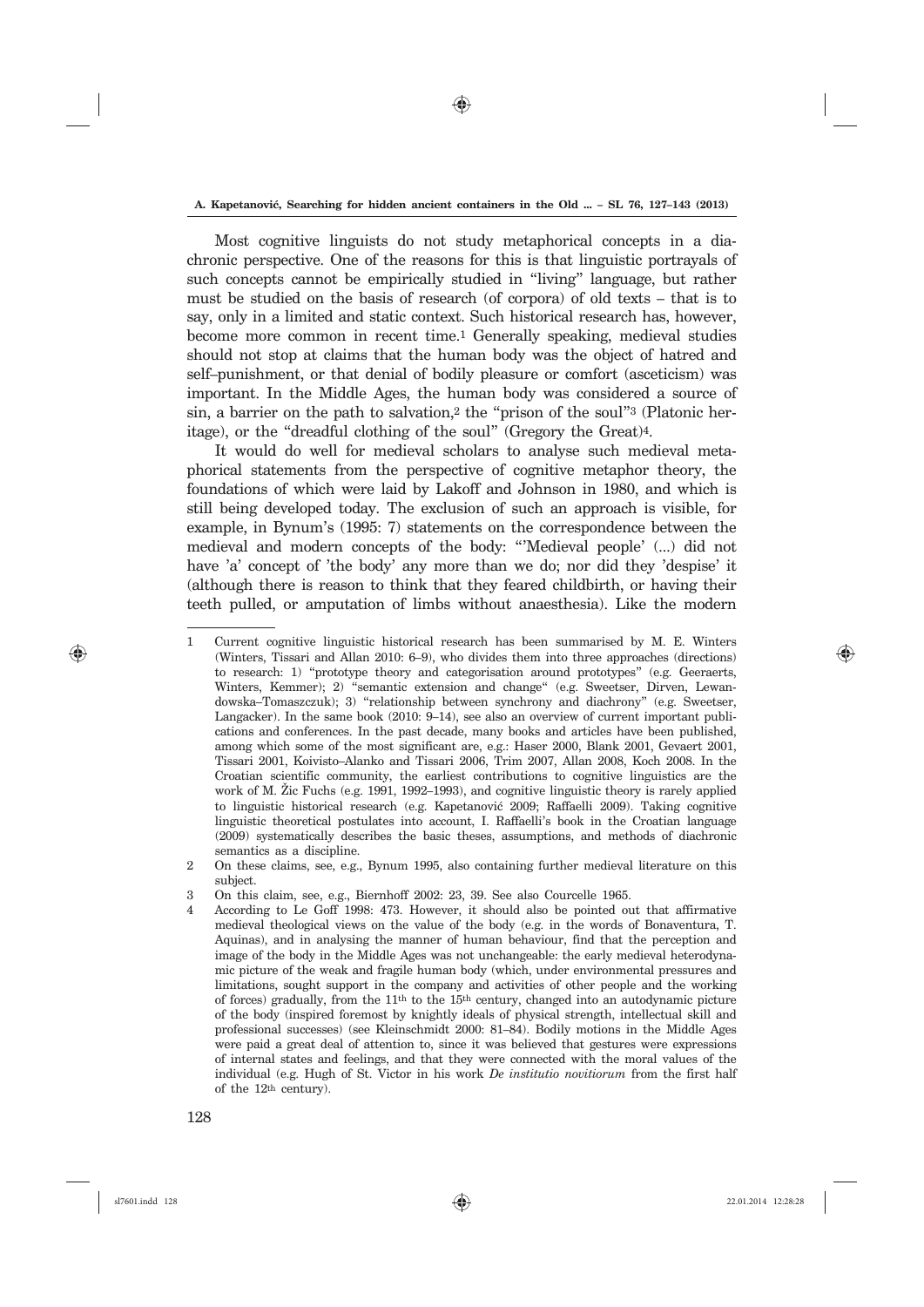⊕

world, the Middle Ages were characterized by a cacophony of discourses". This work cannot detect and analyse all concepts of the body<sup>5</sup> assumed by Bynum, nor can these concepts be compared with modern conceptions. However, through cognitive metaphor theory, Croatian written heritage can be used to document and explain basic concepts of the body founded on a naïve (folk) conception of the world. It is assumed that such a conception was as common in the Middle Ages as it is today. Such an assumption is not unfounded as such conceptions of the body are likely universal, considering that they are based on bodily experience.

1.2. Only a few of the aforementioned metaphorical statements on the medieval conception of the human body found in medieval studies literature (e.g. the *prison of the soul* as a place of residence for the soul, the *dreadful clothing of the soul* as a cover for the soul) point to the possibility of confirming the presence of the **container image schema** (see Johnson 1987; Lakoff and Kövecses 1987; Lakoff and Johnson 1999) and the conceptual metaphor THE BODY IS <sup>A</sup> CONTAINER FOR THE SOUL. Detecting these metaphors, which this paper shall neither explain nor illustrate through Croatian examples, only serves to open the subject of this discussion, and makes the aforementioned (and as– of–yet unexplained) assumption even more likely: Croatian medieval culture produced metaphorical statements reflecting the container image schema.

The paper will be structured as follows: Section 2 will use cognitive metaphor theory to attempt to document reflections of this schema in Old Croatian $6$  texts  $(2.1)$  and confirm the presence of the conceptual metaphor THE BODY IS <sup>A</sup> CONTAINER FOR EMOTIONS (2.2.). The conception of emotions as a fluid

⊕

<sup>5</sup> Debate on the conception of the body could unnecessarily lead towards philosophical and theological discussions on the material, psychological and spiritual in human nature, and towards a discussion of the distinctions and relationships between *body, flesh, mind, person, soul* and *spirit*. Conclusions cannot be made on such questions in the context of this work, and so they shall not be touched upon. This analysis moves in another direction. However, it must be clear that this analysis considers the *body* a foundational concept, not the individual component parts of the body (flesh or bodily organs) or the complex, abstract concept of person (on this, see the end of the introduction). The body is only one (visible) component of the *person* (or more specifically, of the Self), while the *body* is something concrete. What is considered concrete can also be unclear and inexplicable, such as in discussions of abstract things. It is still not possible to explain the function of some of the parts of the body, or why the body turns against itself in some autoimmune syndromes (e.g. Hashimoto's disease).

<sup>6</sup> The attributive *Old Croatian* describes the linguistic form of expression in any Croatian literary language during the Middle Ages (11th – late 15th century). Old Croatian (non–liturgical) texts are mainly written in the Čakavian literary language, some are written in the Croatian Štokavian literary language (Dubrovnik and surroundings), while Kajkavian texts are not present until the 16th century (Kajkavian linguistic traces are only found before this point in Old Church Slavonic–Čakavian, Čakavian, or Latin texts). This research does not take Croatian Old Church Slavonic (liturgical) texts into consideration. The reason for this "distancing" from liturgical texts is the lack of understanding of the world that existed among the common people (the so–called folk theory), although it is apparent that expression in medieval vernacular could not have been free of medieval theological perceptions and interpretations, just as theological discussions and liturgical texts could not avoid "folk theory" in their understanding of the world, at least as far as the conception of the world through bodily experience is concerned.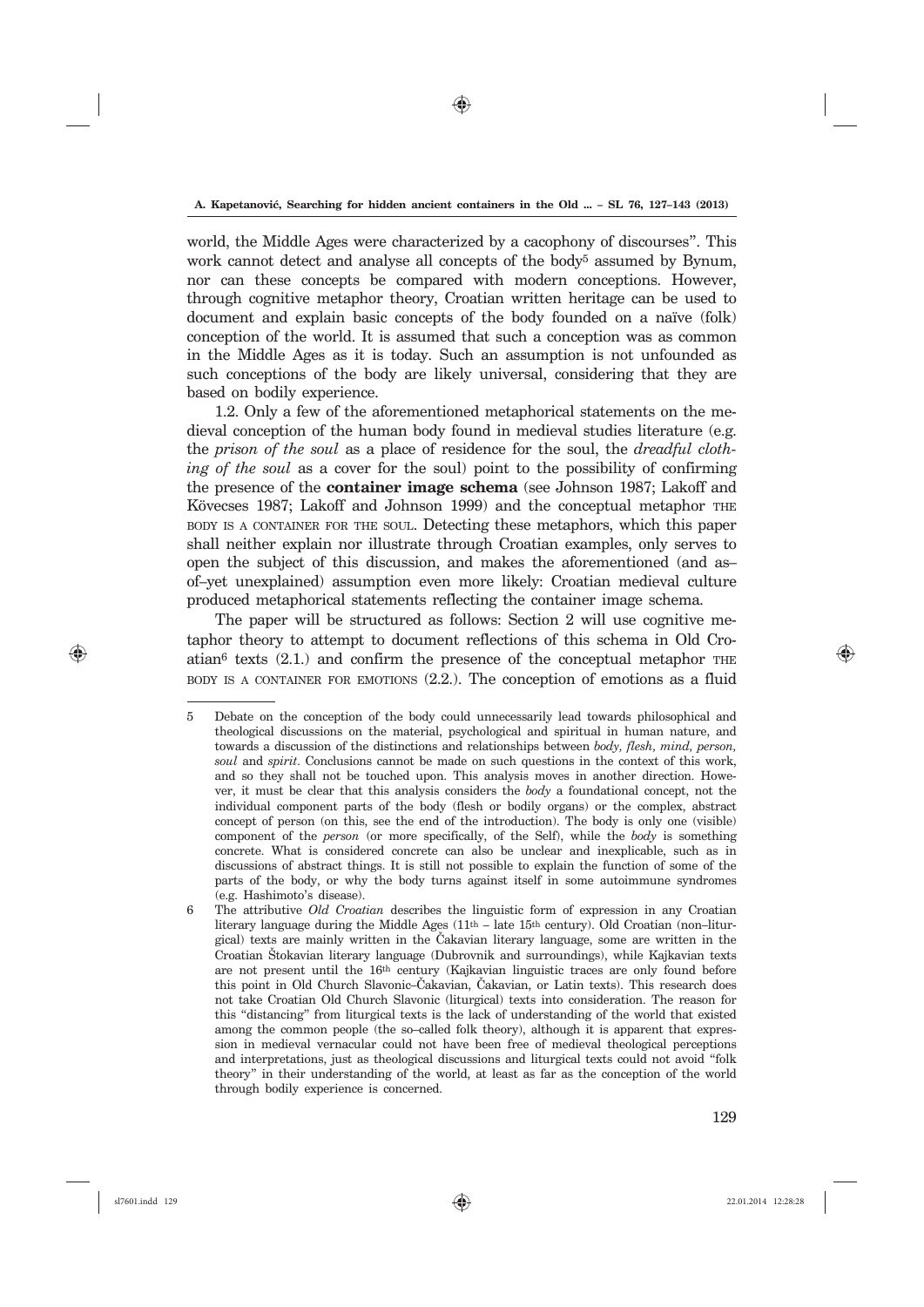(EMOTION7 IS <sup>A</sup> FLUID IN <sup>A</sup> CONTAINER)8 shall also be documented through Old Croatian examples (2.2.1.). For the sake of distinction, statements confirming the conception of emotion (emotional states) as a container (or a container filled with a substance) $9$  shall also be included in subsection 2.3. (EMOTION [EMOTIONAL STATE] IS <sup>A</sup> CONTAINER). This is an entirely different metaphor than the first two, as the target domain is emotion instead of the body, while in the first two metaphors the body is the object, and emotions are the (fluid) substance. All of these metaphors shall be observed in the following section from a diachronic perspective. Before the conclusion of this paper in the fourth section, a separate section (3) will consider the application of the conceptual container schema in conceptions of imaginary creatures, such as the devil. In Croatian medieval examples, the devil is not a bodiless creature – the body of the devil can also be filled with specific content, and can also intrusively fill the human body as content. The Christian world–view, which is imprinted in Croatian medieval texts, considers that the devil cannot be a *person*, although he is conceived of through the conceptual container schema. Some Croatian medieval texts, in addition to Satan (as a personal name), also name individual demons,10 however this serves to separate them as *individuals* in a hierarchy and collective (demons). Such contemplations exceed the focus of this work, however they also raise another issue relevant to this theme, which shall be briefly considered here before moving on to the analysis central to this paper.

Manifestations of the metaphor THE BODY IS <sup>A</sup> CONTAINER FOR EMOTIONS could also be observed as the general–level metaphor A PERSON IS <sup>A</sup> CONTAINER, as has become common practice in recent cognitive linguistic works that discuss the "Divided–Person metaphor" (Lakoff 1996: 102–103) or the "General

⊕

<sup>7</sup> Current research has shown that the body is a universal human concept, while emotion is a culturally defined concept (Wierzbicka 1999: 2–4), or rather that emotion is a "complex (decomposable) and culture–specific" concept, as opposed to some other concepts, which are "simple (non–decomposable) and universal (e.g. FEEL, WANT, KNOW, THINK, SAY, DO, HAPPEN, IF)..." (*Ibid*: 8). In this analysis, *emotion* is a hyponym that abstracts various emotions, and it is used, as Wierzbicka says, "as an abbreviation for, roughly speaking, 'feelings based on thoughts'" (*Ibid*: 12). This avoids potential differences, even small ones, between concepts reflected in the meanings of the same lexemes in a diachronic perspective (e.g. *love* in the Middle Ages and today) or synonyms for the same emotion (*rage*, *fury*). On the generic level, emotions can be observed as STATES ARE CONTAINERS (on this, see, e.g., Lakoff and Johnson 1980: 30).

<sup>8</sup> Different conceptions of specific emotions in some Croatian early modern texts (*Ranjinin zbornik*, an epic by Marko Marulić) have already been the subject of analysis (Kapetanović 2009; Kapetanović 2012). These contributions only occasionally touch on some conceptions of emotions in the Middle Ages.

<sup>9</sup> On container objects and container substances, see Lakoff and Johnson (1980: 30): "Substances can themselves be viewed as containers. Take a tub of water, for example. When you get into the tub, you get into the water. Both the tub and the water are viewed as containers, but of different sorts. The tub is a CONTAINER OBJECT, the water is a CONTAINER SUBSTANCE."

<sup>10</sup> See, e.g., the names *Polelos, Garijel, Iprocel/Ipročel, Viliton* in *Uskrsnutje Isusovo* (HSP 2010: 743–768).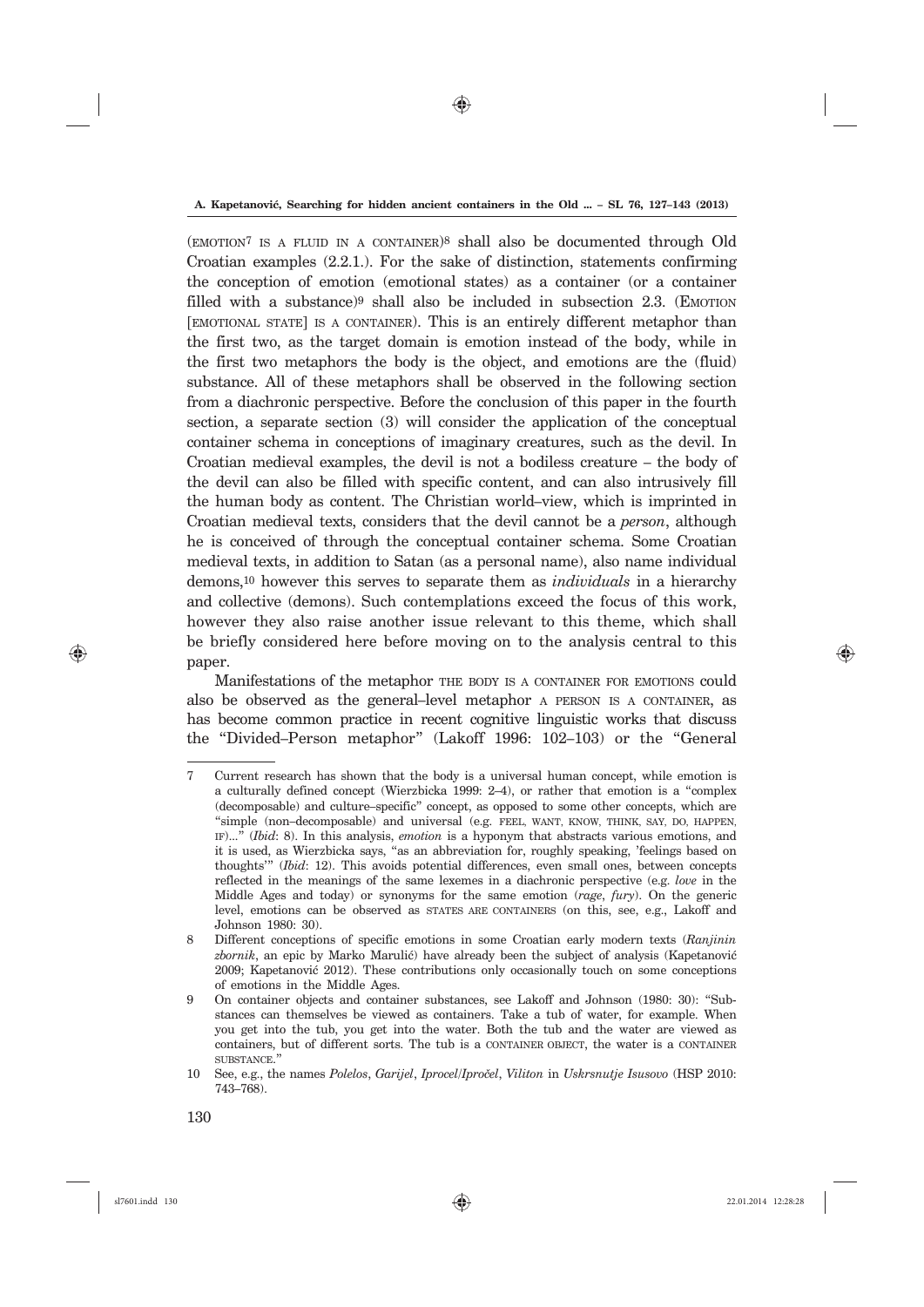⊕

Self–Subject metaphor" (Lakoff and Johnson 1999: 269–284).11 Although it would certainly be easier to simply apply this conception of 'personality' to the Middle Ages without posing questions, numerous anthropological works and ethno–linguistic contributions warn that caution is necessary when projecting culturally specific concepts from one culture to another or lexicalised concepts from one period of history to another (see, e.g., Wierzbicka 2010). The complex concept of *person* is not universal – it varies throughout history as it has been significantly defined by law, morals, responsibilities, and roles within the family unit, status within the societal unit, etc., although Mauss (1938) claims "that there has never existed a human being who has not been aware, not only of his body, but also of his individuality, both spiritual and physical" (Mauss, in: Carrithers, Collins and Lukes 1985: 3).

There is no room here for a more comprehensive observation of the difference between the 'individual' and the 'person' in various societies and periods,12 although it is important to the subject at hand to emphasise that many examples taken from medieval texts reflect the separation of the individual from the community (naming, use of the personal pronoun I). However, this is not sufficient to discuss the concept of the 'person' on the basis of such examples.13

# 2. Discussion: The container image schema and the body / emotions as containers in Old Croatian texts

The focus of this analysis is the container image schema and the conceptual metaphors THE BODY IS <sup>A</sup> CONTAINER FOR EMOTIONS and EMOTION IS <sup>A</sup> FLUID IN <sup>A</sup> CONTAINER. The metaphor EMOTION (EMOTIONAL STATE) IS <sup>A</sup> CONTAINER will also be taken into consideration for the sake of distinction, since the first two metaphors treat the body as the object and emotions as a (fluid) substance, while

⊕

<sup>11</sup> According to the interpretation of A. Lakoff and M. Backer from 1992 (Lakoff and Johnson 1999: 268), a person is considered a whole consisting of two entities (Self + Subject). Lakoff (1996: 102) writes: "The Subject is supposed to be in control of the Self. The Subject can reason, but cannot function directly in the world, as the Self can. The Subject is always the locus of consciousness, subjective experience, perception, reason, and judgment. The Self consists of other aspects of a whole person–the body, emotions, a past history, social roles, and much mores." Aside from this: "Our metaphoric conceptions of inner life have a hierarchical structure. At the highest level, there is the general Subject–Self metaphor, which conceptualizes a person as bifurcated. (...) It is not a trivial fact that every metaphor we have for our inner life is a special case of a single general metaphor schema. (...) In the general Subject–Self metaphor, a person is divided into a Subject and one or more Selves" (Lakoff and Johnson 1999: 269).

<sup>12</sup> See, e.g., contributions in Carrithers, Collins and Lukes 1985. It is perhaps important to this topic to emphasize the conclusion drawn in this book by La Fontaine, who compares four non–western cultures (1985: 139): "... I suggest, the recognition that concepts of the person are embedded in a social context (...) Social characteristics of individuals are represented by images of the living body, not by concepts of the person."

<sup>13</sup> It is also important to note that abstract constructs belonging to "internal life" are conceived of as parts of the *body*, which is apparent from the examples provided in this text.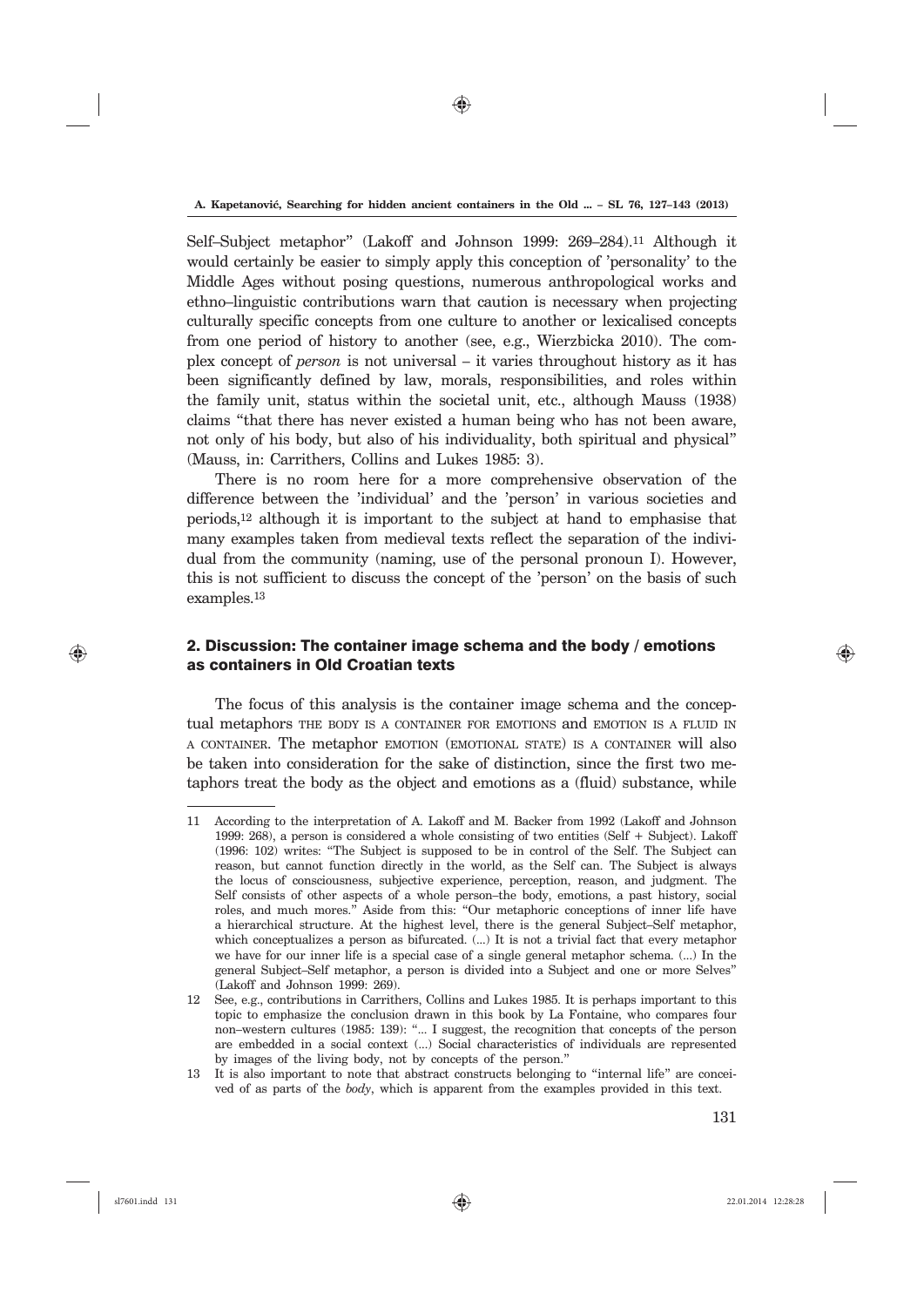the metaphor EMOTION IS <sup>A</sup> CONTAINER treats emotion as the object and the body as the substance of the object.

In order to document the stability of the container image schema and the aforementioned metaphors from the Middle Ages until today, the research methodology should compare samples from relatively modern Croatian texts (19th and 20th century) with samples from Croatian medieval texts (from the 14th and 15th century) in a diachronic perspective.14

### *2.1. Container image schema*

The container image schema is certainly a very old (universal) pattern, as it is based on bodily experience and experience with containers (e.g. Lakoff and Johnson 1980; Sweetser 1990; Lakoff and Johnson 1999; Kövecses 2005). Archaeological and anthropological research of some North American petroglyphs representing (animal) bodies as containers point to its being prehistoric (cf. Culley 2008). In the modern Croatian standard language, (non–)metaphorical projections of this schema can be easily detected through the use of the prepositions *u* ('into, in') and *iz* ('out of, from')15 as seen in these examples:

(1) *Sotona si ti, Cekinaru rebambiveni! – zavri{ti prodorno tetka Juvanina*   $iz$  *svega svoga sitnog i smežuranog tijela* (R. Marinković)

*You are the devil, you senile miser! – screamed Aunt Juvanina piercingly from all of her tiny and wrinkled body.*

(2) *Sav `ivot, {to je jo{ preostao u njegovu tijelu, skupio se negdje u prsima* (J. Horvat)

*All the life left in his body gathered somewhere in his chest.*

The same is apparent in Old Croatian texts, regardless of their differing dialectal "colour". This shall be illustrated here through two examples from

⊕

<sup>14</sup> For this directed type of analysis, which does not analyse all concepts for the *body* and *emotions*, quantitative indicators are not a part of the argumentation, and it was be sufficient to locate a few attestations in various corpora in order to draw conclusions and list examples. Examples from modern texts were selected on the basis of searching the *Croatian Language Repository* (Hrvatska jezična riznica, http://riznica.ihjj.hr), an online corpus (digitised text archive) of numerous 19th and 20th century Croatian texts. Because of the accessibility and searchability of these sources, examples from this corpus are not listed according to their printed editions, and they are cited only by listing the author of the text. Medieval Croatian examples were selected through searching of a digital concordance of around 100 digitised medieval texts. Considering that these written sources are not yet publicly available (online), a list of editions in which the sources of these examples have been published is included at the end of the paper. Along with the examples, an abbreviation containing the source and folio/page of the source is listed (which are also marked in the printed editions). As some texts were inaccessible in the concordance of medieval texts, some texts relevant to this analysis are occasionally cited according to the chrestomathy of Stefanić et al 1969.

<sup>15</sup> On the significance of the prepositions *in / into* and *from* / *out of*, see Lakoff and Johnson 1980: 29. On the Croatian preposition *u* and its connection to the container schema, see Šarić 2008 (especially section 2). On the preposition  $u$  and the container image schema on the basis of examples from the modern Croatian language, see Parizoska 2009. The preposition iz in its prototypical meaning, like the prefix *iz–* (see Belaj 2008: 93–113), points to a transition of an object from an intralocative into an extralocative state.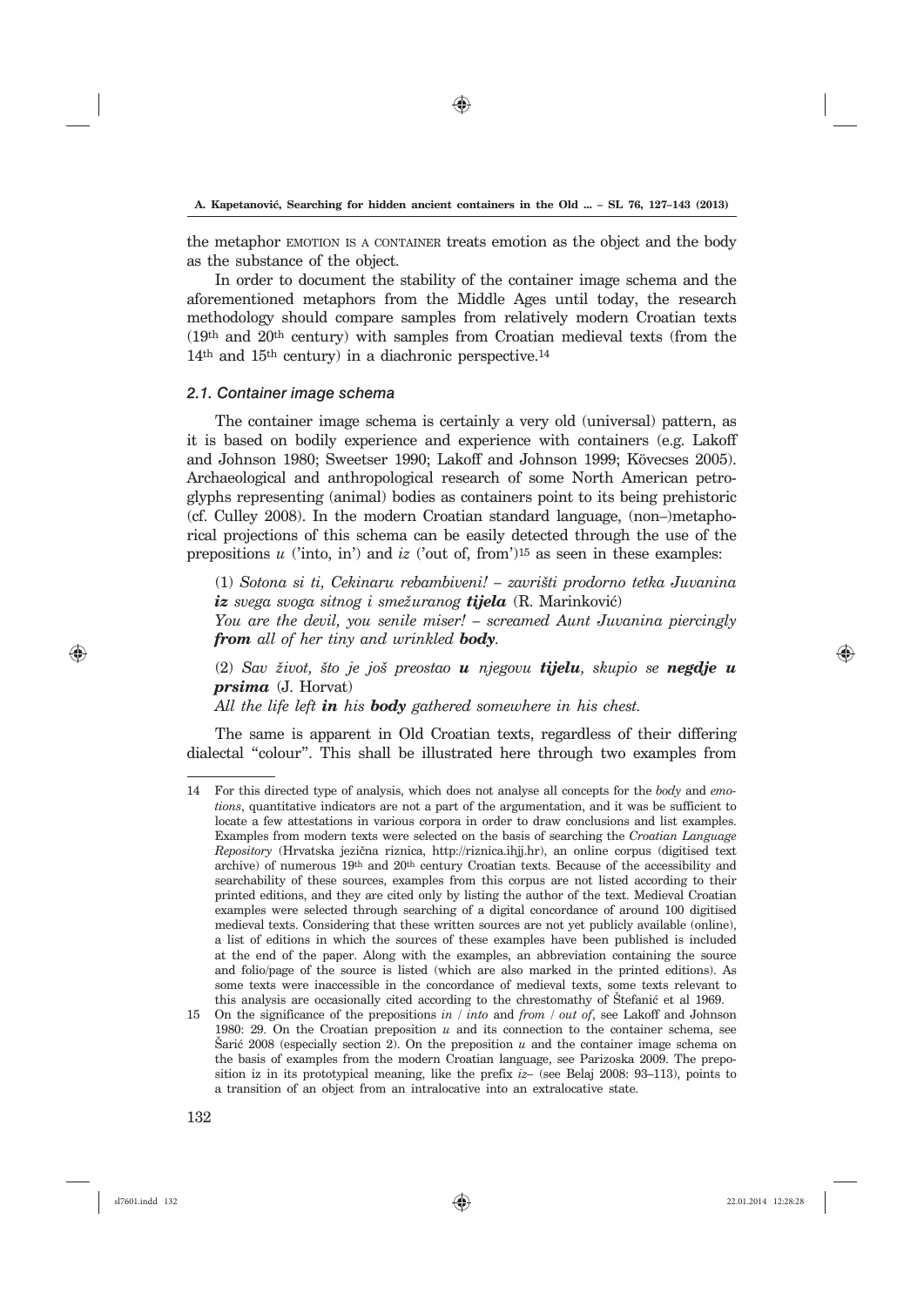⊕

Cakavian Old Croatian texts containing the prepositions  $v$  or  $va$  ('in, into') and the preposition *s*16 ('out of'):

(3) *Ali kako to jest bilo / da Bog pride v tvoje tilo? / Kako li je va te pri{al? / Kak[o] li je dol i s neba si{al?* (MSM Fir 2a) *But how was it / that God entered into your body? / How did he enter into you? / How ever did he come down from the heavens?*

(4) *Kada pride ona [smrt!] tada, / du{a van izide s tila* (^sVM@ Tk 71a) *When she [death!] comes then, / the soul goes out of the body.*

### *2.2. THE BODY IS <sup>A</sup> CONTAINER FOR EMOTIONS*

Many Croatian medieval texts richly attest to the conception of the body as a container filled with various abstract content (entities), and this is made apparent through the usage of various kinds of word whose root is *pln / pun*  ('full', 'fill–'):

(5) *Ti si Makarij Duha Sveta naplnjen* (@SO 53b) *You, Macarius, are filled with the Holy Spirit*

(6) *diti} tada resti{e i kripļa{e se pun mudrosti* (ZL 8a) *the child then grew and was healthy and was full of wisdom*

(7) *~ovjek koji se kune napunit }e se od nepravde* (Cvet Libro 22b) *the man who swears shall be filled with injustice*

(8) *i jo{ ne kako ļudi gri{ni, puni sih zlih }udi* (MSN 18b) *and no more as sinful people, full of these evil habits*

(9) *Zdrava, Marija, milosti puna* (ADM 6b) *Hail, Mary, full of grace*

(10) *O @idovi, tvardi dosti, puni vsake nemilosti* (MP Pic 121b) *o Jews, so cruel, full of every disgrace*.

None of these examples displays the conceptual metaphor THE BODY IS <sup>A</sup> CONTAINER FOR EMOTIONS. This metaphor is apparent in numerous Old Croatian examples, a few of which follow:

 $(11)$  *a nina sam plna žalosti* (PoMH PP 195b) *and now I am full of sadness*

(12) *O sestrice Magdalena, ka s' `alosti vsake puna*/ *ci} na{(e)ga G(ospo) d(i)na, jerbo straha bih ja puna* (Uskr Tk 15b) *O Sister Magdalene, you who are full of all kind of sadness / for the sake of our Lord, I was full of fear*

⊕

<sup>16</sup> This is not the same as the preposition *s* ('with'), but is a separate preposition that evolved from *iz* ('from').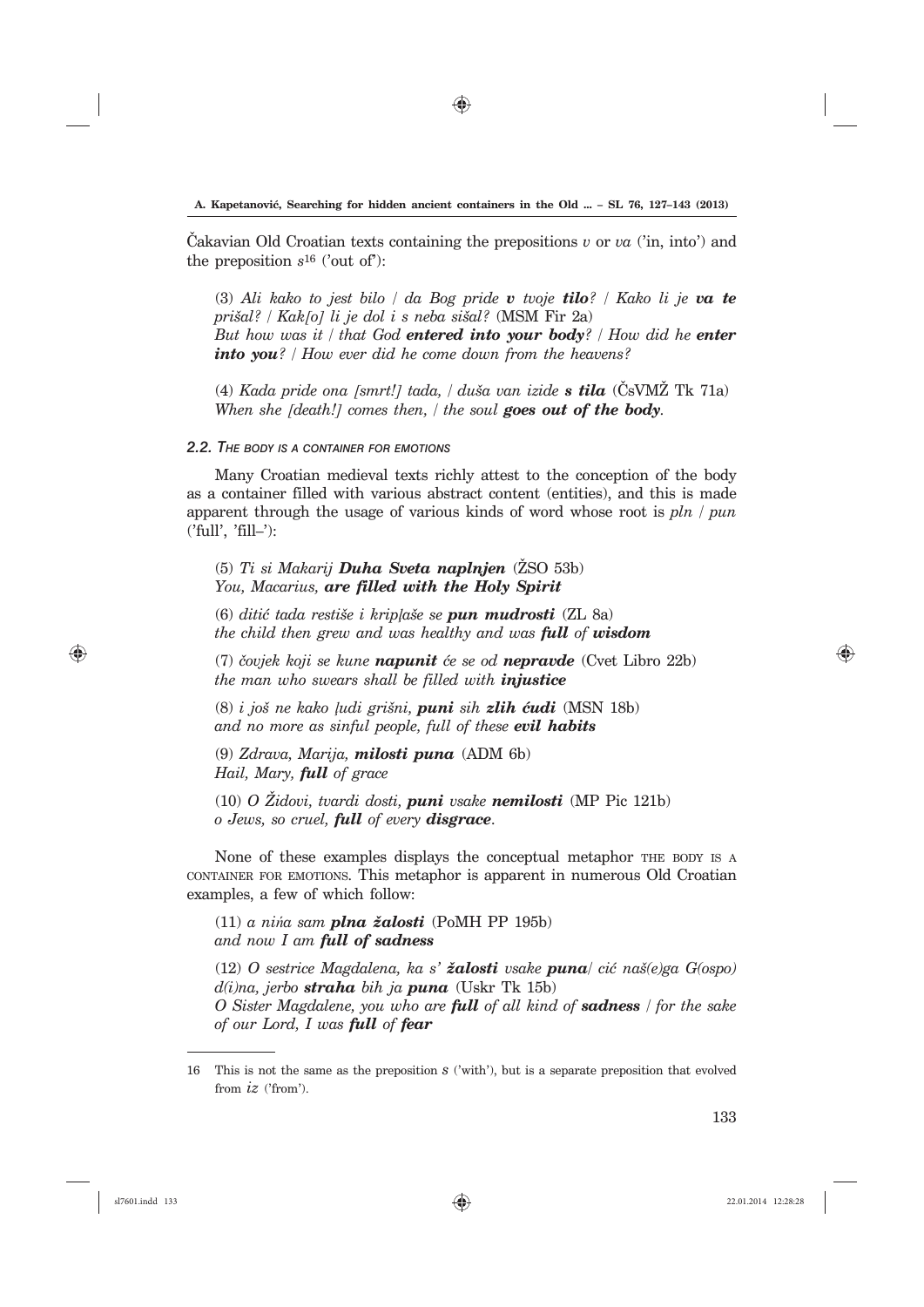$(13)$  *Zdrava*, *plna* vse m(*i*)*losti* vsega **veselja** i **radosti**! (MP Zdš 146a) *Healthy, full of all of the grace of happiness and joy!*

(14) *Plna si radosti! | a ja sam plna vse žalosti*  $(JMGZ B\check{c} 27a)$ *You are full of joy! / and I am full of all sadness*

(15) *ah, jerbo straha bih ja puna* (MsM Zad 14a) *ah, because I was filled with a great fear*

(16) *A ~udo vaze vsih, i hvaļahu Boga, i napuni{e se straha...* (BL 64b) *And the miracle took all, and they praised God, and were filled with fear*

 $(17)$  *Darii radosti napuni se i reče...* (Aleksandrida, Štefanić 1969: 327) *Dario was filled with joy and said...*

(18) *Aleksandar to ~uv, gnjiva i srditosti napuniv se...* (Aleksandrida, Stefanić 1969: 322) *Alexander, hearing this, filled with rage and anger*

(19) *Tada se Nabukodonozor kraļ napuni gniva* (BL 56a)

*Then King Nebuchadnezzar was filled with rage*.

The following statements show that this metaphor can also be found in the modern Croatian standard language:

(20) *I neka srd`ba zakipi u njemu prama Mirku i prama svemu njihovu razgovoru sinoćnjem* (D. Šimunović)

*And may rage boil in him towards Mirko and towards all of their conversation from last night*

(21) *I u ~ovjeku za{umi, zapjeva, za`ubori radost, bujna, pijana, blistava radost, koja omamljuje i opaja* (I. Kozarčanin)

*And joy rustles, sings out, babbles in man, exuberant, drunk, brilliant joy, that intoxicates and dazes*.

### *2.2.1. EMOTION IS A FLUID IN A CONTAINER*

The aforementioned examples from the modern Croatian standard language  $(20, 21)$  confirm the conception of emotion as a fluid<sup>17</sup> (EMOTION IS A FLUID IN <sup>A</sup> CONTAINER), which is rooted in the distant past. It is known that Hippocrates (c. 460 BCE – 380 BCE) connected health and sickness and the character of an individual with the four bodily humours (phlegm, yellow bile, black bile and blood), and this teaching influenced Galen (129 – 200 AD) and medieval medicine. This conception relies on bodily (embodied) experience, and not on

⊕

<sup>17</sup> But not only a fluid. Kövecses (2010: 108) mentions the following conceptual metaphors with a target domain of emotion: EMOTION IS A FLUID IN A CONTAINER, EMOTION IS HEAT/FIRE. EMOTION IS A NATURAL FORCE, EMOTION IS A PHYSICAL FORCE, EMOTION IS A SOCIAL SUPERIOR, EMOTION IS AN OPPONENT, EMOTION IS A CAPTIVE ANIMAL, EMOTION IS A FORCE DISLOCATING THE SELF, EMOTION IS BURDEN. Kövecses (2003: 217–218) also registers many more metaphors for emotion.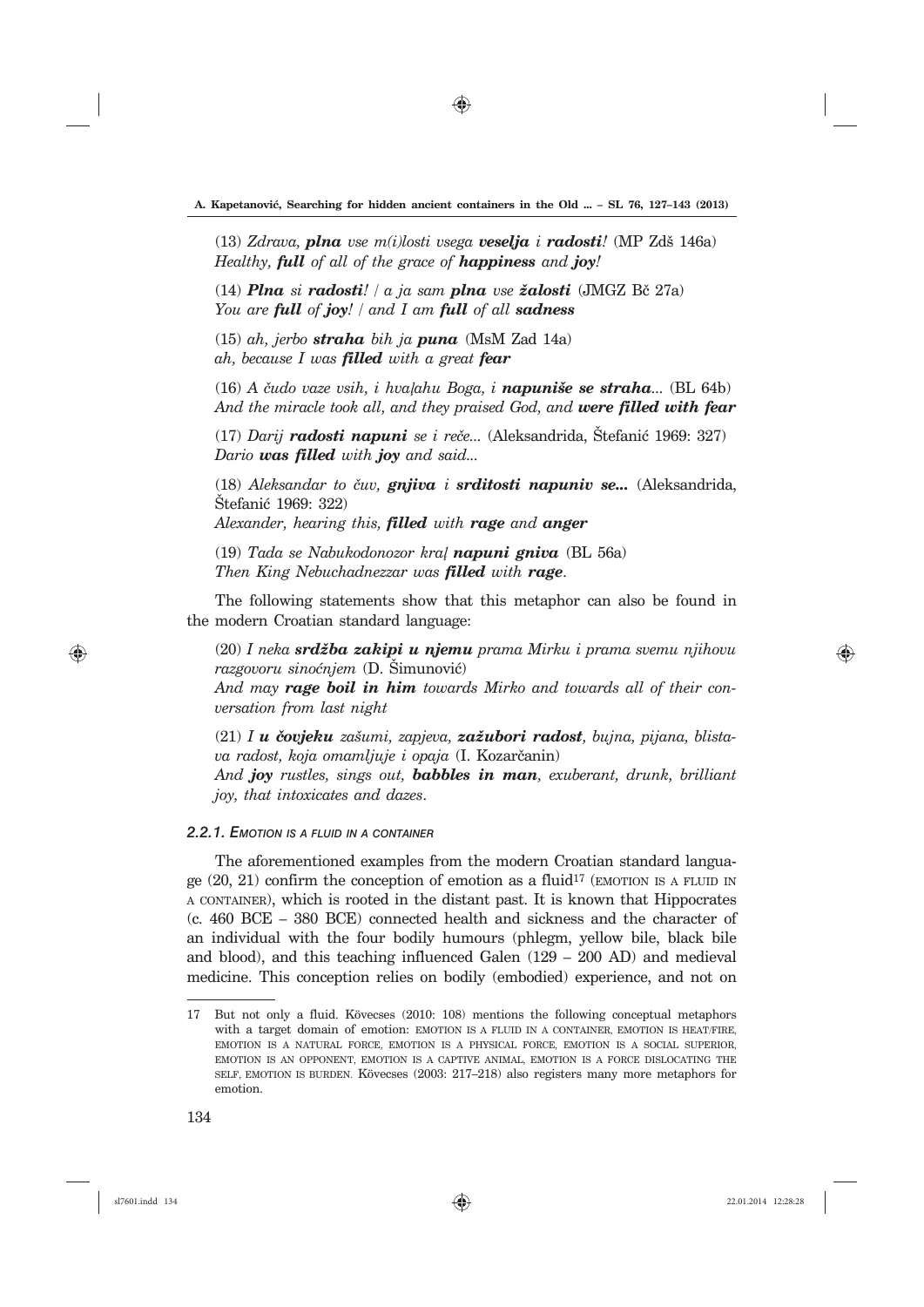⊕

knowledge of anatomy, which was fairly undeveloped in the Middle Ages (W. Harvey described the circulatory system with the heart as a pump only in the 17th century).

The Old Croatian examples mentioned (11–19) do not show how the mentioned emotions are conceived of – they could have been conceived of as liquids or gases, for example. They only make it apparent that the body is a container filled with a specific substance (emotion). The conception of emotion as a fluid in Old Croatian texts can be confirmed in a number of interesting examples which must be separated from those above, as they describe a conception in which only one part of the body (the heart or the soul) is located in a fluid emotion (container substance) within the body (container object). Both the heart and the soul are considered the centre of emotion in western folk tradition. The verb form *plove* ('swims') is directed towards the fluid state of *tuga* ('sadness'):

(22) *Srce moje v tugah plove* (MP Zd{ 140b) *My heart swims in sadness*

(23) *za~ mi du{a v tugah plove* (M Tk 116a) *because my soul swims in sadness*.

Such a conception is still present today, and adequate examples are also found in modern Croatian texts (the verb form *prelije* ['floods'] is directed towards the fluid state):

(24) *Tuga mu prelije srce* (I. G. Kovačić) *Sadness flooded his heart*.

In all of the examples mentioned, the *heart | soul* are not containers for sadness (as in the Old Croatian example: *V srci mi je tuga ļuta* MP K2: 709 = 'There is deep (?) sadness **in** my **heart'**).18 Instead, sadness becomes a container substance for the *heart* or *soul*. Encompassing them as a container (*sadness*) negatively affects the *heart* or *soul* (since sadness is a "negative" emotion).

⊕

♠

<sup>18</sup> On the use and meaning of the adjective *ljut* in old texts (especially with the meaning of 'deep' and 'heavy'), see Raffaelli 2009: 220–236. On the conception of the heart as a container in the English language, see Niemeier 2000: 206–209. In this work, the author lists and analyses three categories (the heart as a metonymy for human feelings / the heart as a metonymy for an entire person / the heart as a valuable object) in addition to the category of the heart as a container. The examples mentioned (22–24) do not fit into any of these categories. One might believe that the *heart* and *soul* in these examples should be interpreted as a metonymy (synecdoche) for the entire "person", however all of these examples oppose such an interpretation through the use of the possessive pronouns *moje* 'my', *mi* (*meni*) 'to me', mu (*njemu*) 'to him', which show that the *heart/soul* do not represent the entire body but that they *belong* to it as parts. It should also be stated that other cultures use other internal organs besides the heart in the role of the centre of emotional life in the body. On the *liver*, see an explanation in e.g. Enfield 2002.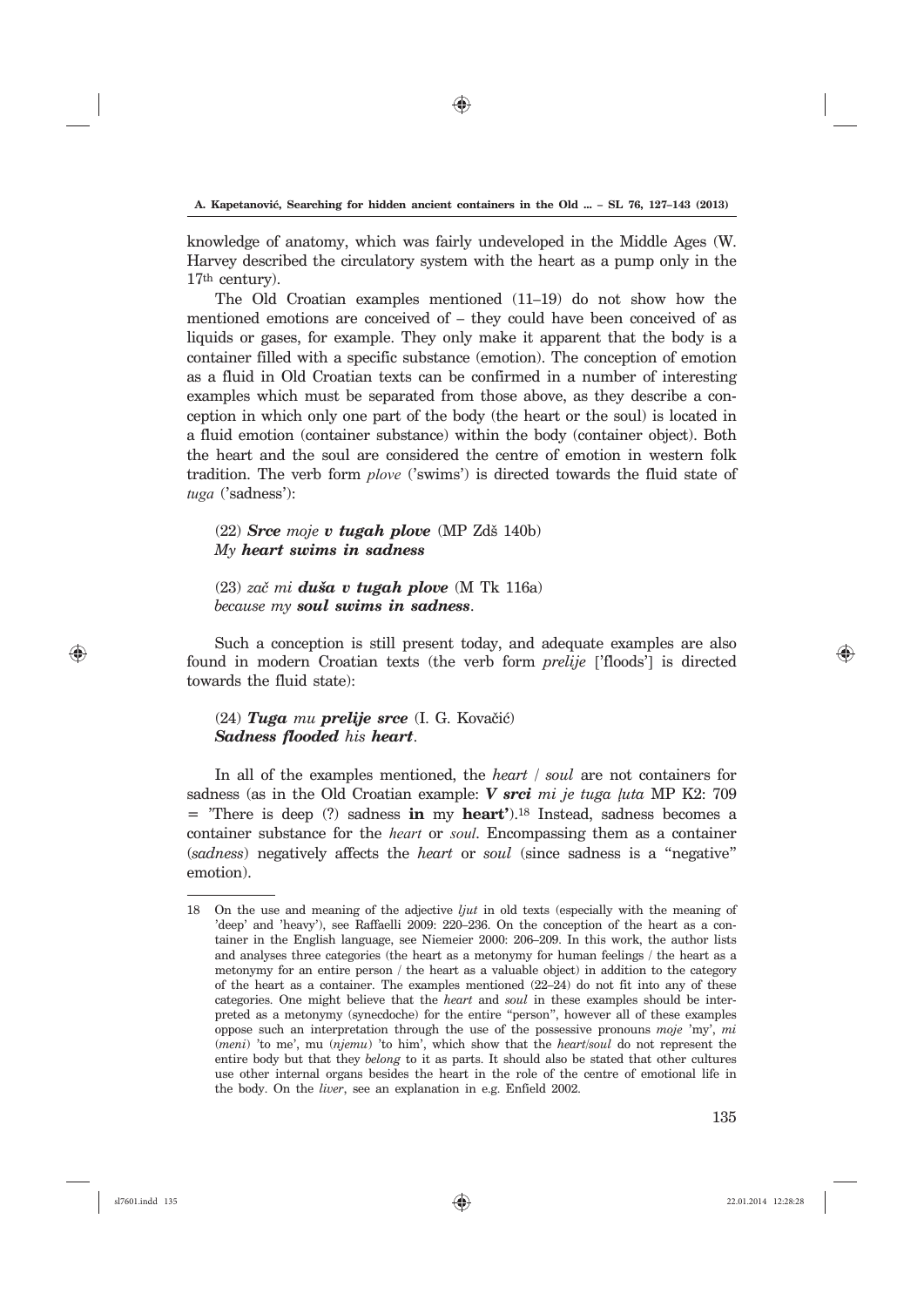⊕

#### *2.3. EMOTION (EMOTIONAL STATE) IS <sup>A</sup> CONTAINER*

All prior examples for the metaphor THE BODY IS A CONTAINER FOR EMOTIONS should be differentiated from modern examples of the metaphor EMOTION IS A CONTAINER:

(25) *Utěra{e u strah bolje od mene* (M. Bogovi}) *They have forced better men than me into fear*

(26) *redom dolaze klanjati se i kako plivaju u radosti* (K. [. Gjalski) ... *they come in order to bow and they swim in joy*.

This Old Croatian example serves as a confirmation of the presence of this conception in Croatian medieval texts:

(27) *Ne htij tuko v strahu biti* (MSN 39a) *Do not be in so much fear*

(28) *... jedinorojenu k}er moju Roksandu ku v radosti velici rodih...* (Aleksandrida, Stefanić 1969: 329)

*... my only born daughter Roksanda, whom I bore in great joy...*

All of these examples contain the preposition *u* / *v*, which doubtlessly points to intralocativeness. Thus, all of these emotions (*fear*, *joy*) alongside the preposition  $u / v$  are conceived of as containers encompassing the body. However, it must be noted that *fear* is not conceived of as a fluid (as opposed to the Old Croatian and modern example of *joy*, which points to a conception of joy as a fluid). It is not certain whether the fluid state of *joy* should be connected with the fact that joy is occasionally followed by tears. The final explanation is much more convincing in the Old Croatian example for *`alost* ('sadness'):

# (29) *U `alosteh ja vsa plovu* (MP K1 54b) *I am swimming wholly in sadness*.

This interpretation is more convincing if we know that there are conceptual metonymies in which the effect of a state (*tears*) takes the place of the state (e.g. *pluti u suzama* = 'to pour forth tears'<sup>19</sup> > 'to be in deep sadness'), as is confirmed by this Old Croatian example:

(30) *Molim da me vsaki zove / majku ka vsa v suzah plove* (MSN 80b) *I ask that all call me / a mother who swims in tears*.

Since the conception of the body and emotion as a container and of emotion as a liquid is present in both medieval Croatian and modern texts, it can be concluded that such conceptions have remained stable throughout time.

136

⊕

<sup>19</sup> See AR, s.v. *2*. *pluti*.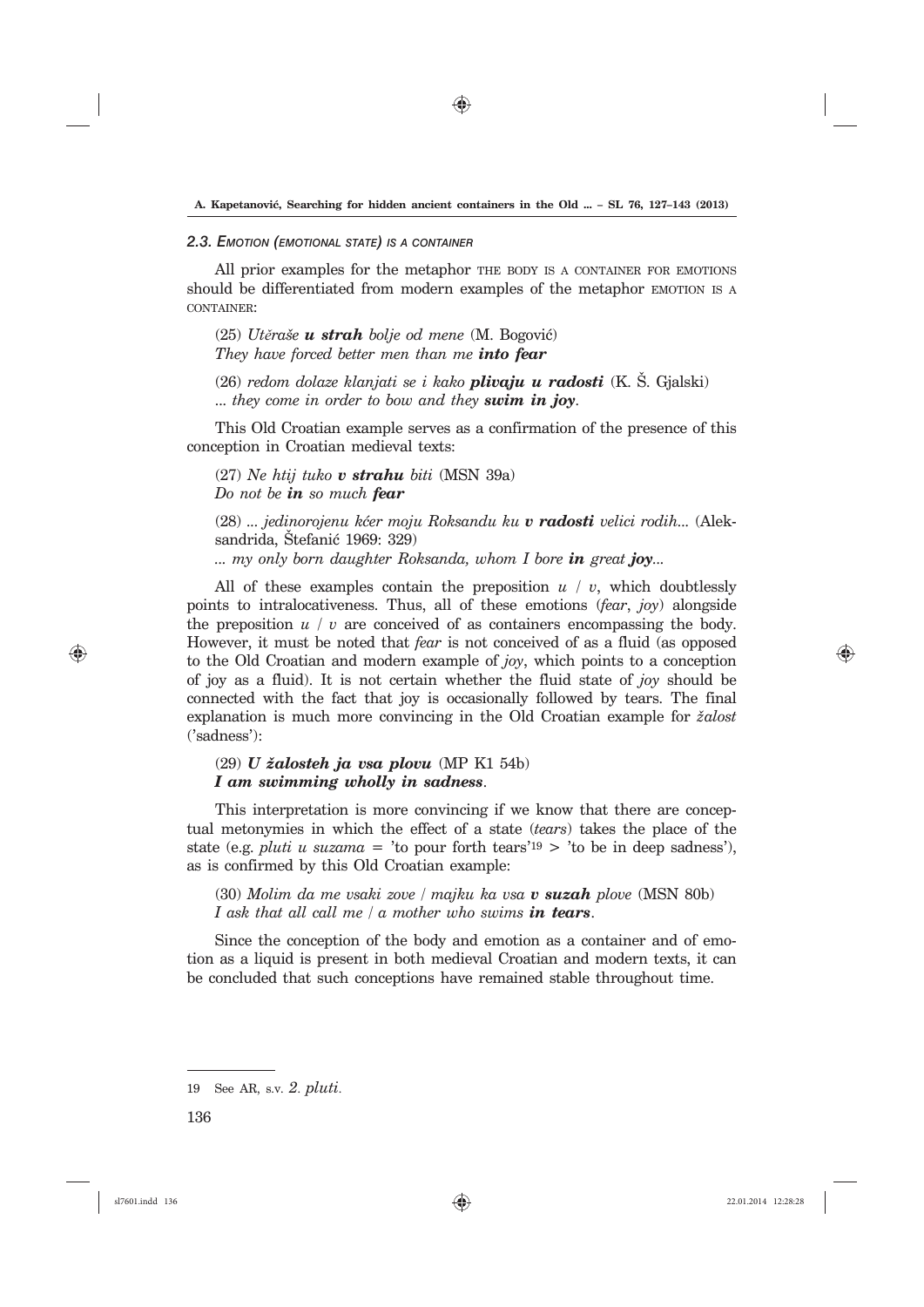⊕

#### 3. A digression on the devil

The Middle Ages are full of magical stories about animals and hybrid anthropo(zoo)morphic creatures whose bodies were a mix between human and/or animal bodies.20 In addition to this, the imaginations of medieval people created modified bodies of people from faraway, inaccessible parts of the world, as is seen in a medieval "collection of knowledge" called the *Lucidar* (< *Lucidarius*, see, e.g., Kapetanovi} 2010: 17–18). These ancient people saw supernatural creatures in the bodies of animals (e.g. *snake* = devil), and animals symbolised some "personal" characteristics or abstract concepts (e.g. *raven* **=**  sadness,  $bee =$  justice,  $hare =$  fearfulness).<sup>21</sup>

In the feudal Middle Ages, people feared the monstrous body of the devil, his hidden workings, and his embodiments as other creatures, or even his consumption of the human body. It is therefore unsurprising that the first of ten questions Thomas Aquinas asked the devil was: "Do demons have bodies joined to them by nature?"22 The female fear of defloration by the devil is also often attested. Numerous discussions were held in the Middle Ages on the devil (or evil spirits) and how they entered the human body.

On one hand, it was said that the devil entered someone's body (e.g. Judas', exp. 31), however theological argumentation (exp. 32) stated that this was impossible:

## (31) **U***: Ne uze li Juda to rečeno posvećenje kako učini sveti Petar?*

*M: Ne, nišće, jerbo on lubi Isukrsta, i kako on uze posvećenje, on ga stisnu za Isukrstom, da Juda, jerbo nenavidi Isukrsta, on prija samo priliku iz ruk, da kripost od posvećenja osta u Isukrstu. I zato, kako on uze on kruh, ulize va ń djaval* (Luc Tih 34a)

*U: Did not Judas take consecration like Saint Peter?*

*M: No, he did not, because he loves Jesus Christ, and after he took consecration, he accepted it for Jesus Christ, but Judas, since he hates Jesus Christ, took only the image of bread from his hand, but the power of the consecration stayed in Jesus Christ. And thus, after he took the bread, the devil entered into him.*

(32) *U: Kako di{, da ne mogu u~initi zlo, da oni drugo~ ulizu u tilesa ļudska i ubiju jih.*

*M: Ja hoću, da znaš, da djaval ne more ulisti u tilo človičasko; po ta put vidilo bi se da ~lovik jima dva duha, a ~lovik ne more jimati drugi duh nego du{u svoju, ka jest stvorena od Boga. Da djaval ulize dobro kadgodir u ~lovika meju mezdru i ko`u i mu~i ga vele zlo i ~ini ga govoriti po svojoj*   $voli$ , kadgodir ga ubije. Da on ne more učiniti nijedno zlo duši, zač človik

137

⊕

<sup>20</sup> On the miraculous in the Middle Ages, see, e.g., Le Goff 1993: 54.

<sup>21</sup> The most popular medieval form of literature (besides the *Bible*) were bestiaries. On traces of Croatian medieval bestiaries, see Kapetanović 2004.

<sup>22</sup> This work is *De malo* (*On Evil*), from the 13th century. According to Boureau 2009: 425.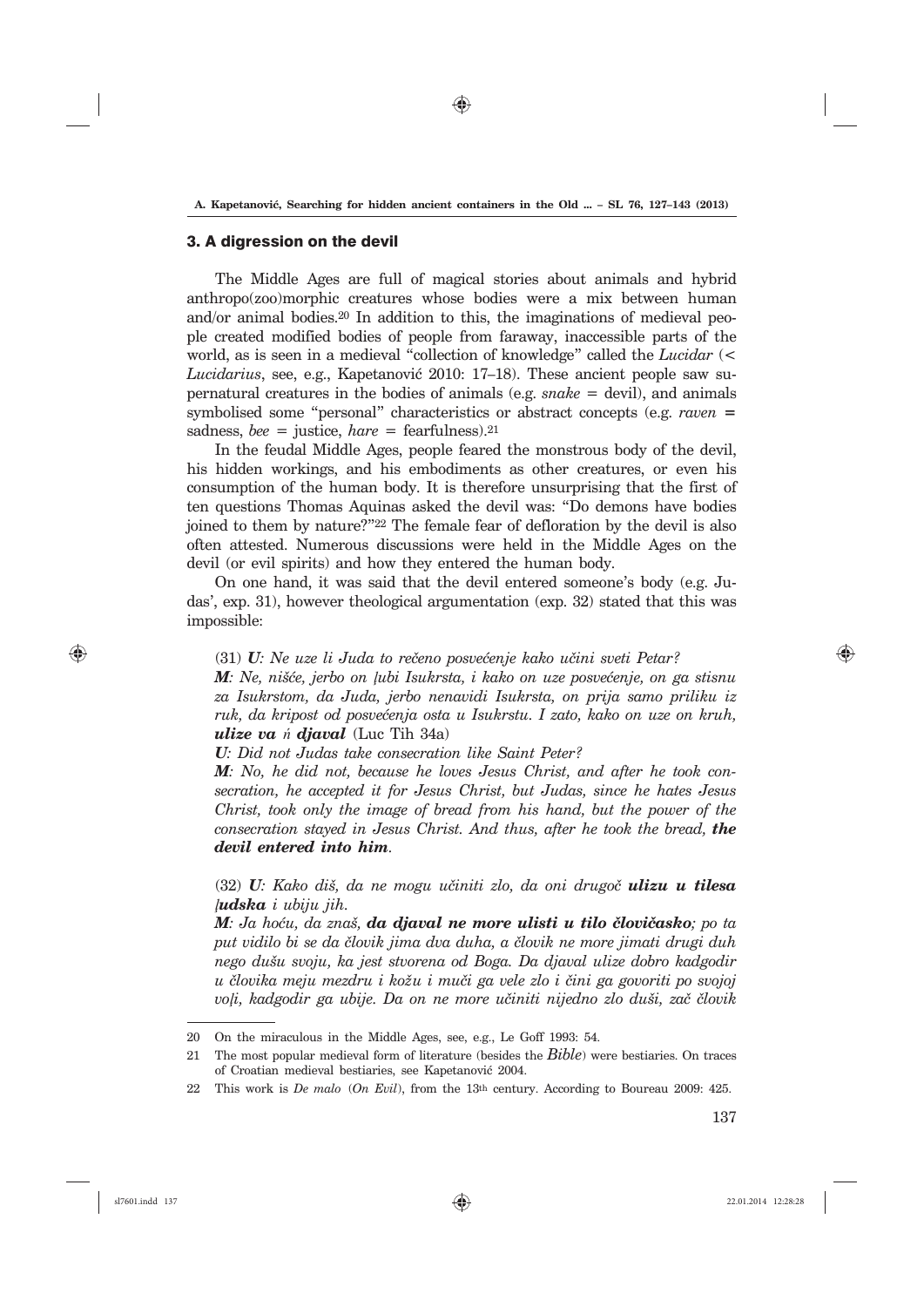⊕

*jest posve}en po svetom krstu po put da je posve}en jedan tempal uljem i krizmom* (Luc Tih 54b–55a)

*S(tudent): How can you say that they could not do evil, but at another time, they re–enter the human body and kill them.*

*T(eacher): I want you to know that the devil cannot enter the human body; in that way a man would seem to have two spirits, and man cannot have another spirit besides his soul, which was created by God. But the devil can indeed enter at some times under a man's skin and torture him harshly, and influence him to speak after his will, occasionally killing him. But he cannot commit a single thing to the soul, because man is consecrated according to the holy cross by having a temple of oil and chrism consecrated.*

A container schema is also used in the conception of the devil and his appearance. This is proven through examples stating that the body of the devil can be filled with some kind of content. Two Croatian versions of the *Lucidar* exist, each offering a different answer as to what the devil's body is filled with – one says *arrogance* and *evil*, while the other says *deception* and *lies*:

 $(33) U\check{c}(i)t(e)$ *}: Dam ti viditi da vsaka tvar išćet k(a)ko bi obrela spodobanije k sebi i zato djaval hoti podobno k sebi imiti. To bě zmija ka hodi li lukavo i povla~i trbuh po z(e)mļi. Tako hodit djaval nepravadno i lukavo i krivo,*   $z(a)\check{c}$  *je(st)* **pln velike superbije i zlobi**. I k(a)ko zmija povlači trbuh po  $z(e)$ m<sub>l</sub>i, tako i djaval povlači trbuh po z $(e)$ m<sub>l</sub>i lasteći ludi ki bihu sagrešili *telesnim zakonom.* (Luc Sien 48a)

*Teacher: I let you know that every creature looks for how to attain an appearance for itself and for this reason wants to have the devil for himself. This was the snake, who moves sneakily and drags his stomach across the land. Thus the devil moves unjustly, evilly and wrongly since he is full of great arrogance and evil. And just as the snake drags his stomach across the land, so the devil drags his stomach across the land, cheating people who have sinned bodily.*

(34) *Svako stvorenje pote`e k svojoj prilici; gdi zmija ve} pote`e na priliku od djavla nego druga skot, jere zmija grede okrugla pote`u}i tarbuh po zemļi, djaval grede okrugal, jerebo je pun himbe i la`i, i stavi se rado ~initi svaki grih.* (Luc Tih 16b)

*Every creature strives for its own external appearance; where the snake appears more like the devil than some other animal, since the snake moves roundly dragging its stomach across the land, the devil moves roundly since he is full of deception and lies, and gladly gives in to the doing of any sin.*

138 This same version of the *Lucidar* speaks of the birth of the Antichrist, whose body is filled with demons while he still remains *protected* within the body of his mother (an evil woman). Since the content of the woman's body is

⊕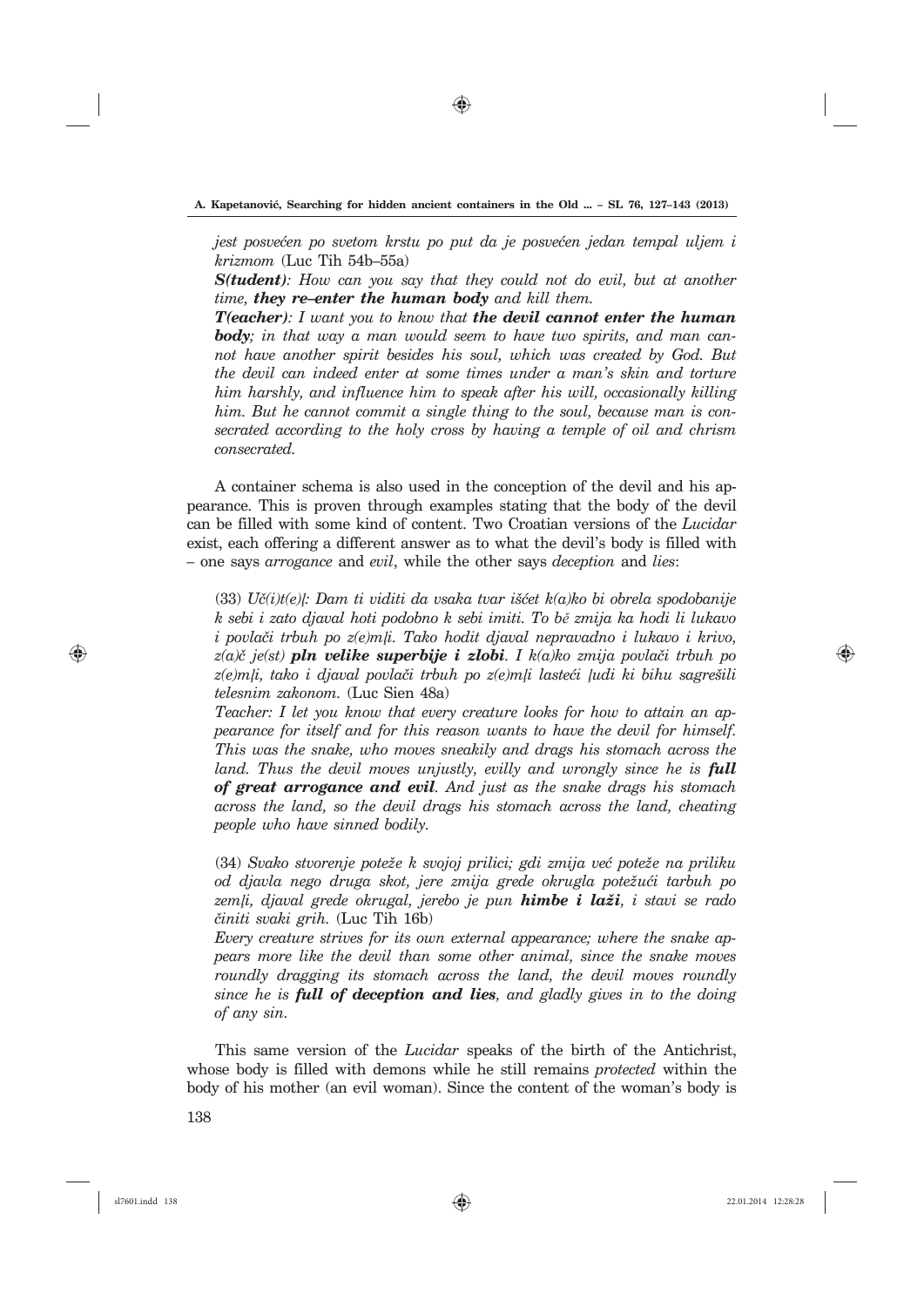⊕

the body of the Antichrist, who is filled with the bodies of demons, the schematic and complex conception of the body as a container and body within a container are both present:

(35) *M*: *Antihrst* hoće se roditi u velikom gradu Babilonskom od jedne zle *`ene ka }e biti od kolina Adamova, i unutri u utrobi matere svoje biti }e pun djavlov...* (Luc Tih 72b).

*T(eacher): The Antichrist will be born in a great city of Babylon to an evil woman who will be Adam's descendent, and inside his mothers womb he will be full of devils.*

All in all, these examples related to the body of the devil unquestionably point to the application of the container image schema. It is difficult to conceive of an imaginary being without a body. Examples (33, 34) also reflect the metaphorical conception of the devil's body as a container for lies (or *arrogance*, *evil*, *deception*). The lie is his *differentia specifica*23 in comparison to the human body (in which the soul<sup>24</sup> is temporarily housed and in which emotions "flow"). The entry of the devil into the human body (container) as an interloper is also interesting, and theological intervention in such a conception is also apparent (example 35). Human experience with containers (example 36) is shown to be key in conceiving of the Antichrist (a complex of negatively valued containers: the womb of an *evil* woman, the *Anti*christ's body filled with *devils*).

### 4. Conclusion and future research directions

This analysis and comparison of samples of medieval and modern Croatian texts has confirmed and documented two different conceptual metaphors projecting the container image schema (THE BODY IS <sup>A</sup> CONTAINER FOR EMOTION and EMOTION IS <sup>A</sup> CONTAINER) in the Old Croatian language and in the modern Croatian language. In addition to this, the presence of the very old conception of emotion as a fluid (EMOTION IS <sup>A</sup> FLUID IN <sup>A</sup> CONTAINER) has been shown, and it has been shown how emotion can be both the content of a container and a container substance in both medieval and modern Croatian texts. The analysis of descriptions of the body of the devil in medieval texts has shown the application of the container image schema in the conception of imaginary beings.

⊕

<sup>23</sup> Such a conception is not exclusively medieval. The Bible also connects the devil with *lies* (see, e.g., John 8:44).

<sup>24</sup> For example, although the departure of the soul from the body should always have a negative connotation since it means death (non–existence), connotations change in medieval Christian religious discourse on the relationship *inside – outside* and the relationship between the soul and body. The body is conceived of in some medieval (religious) texts as a hindrance and obstacle to salvation, and not as a protector of sensitive content. In other words, the desire for the soul to be freed from the body is not in accordance with the metaphor PROTECTION IS CONTAINMENT (Sweetser 2004: 30), and so the soul leaving the body (container) has an exceptionally positive connotation, and its containment in the body (container) an especially negative one.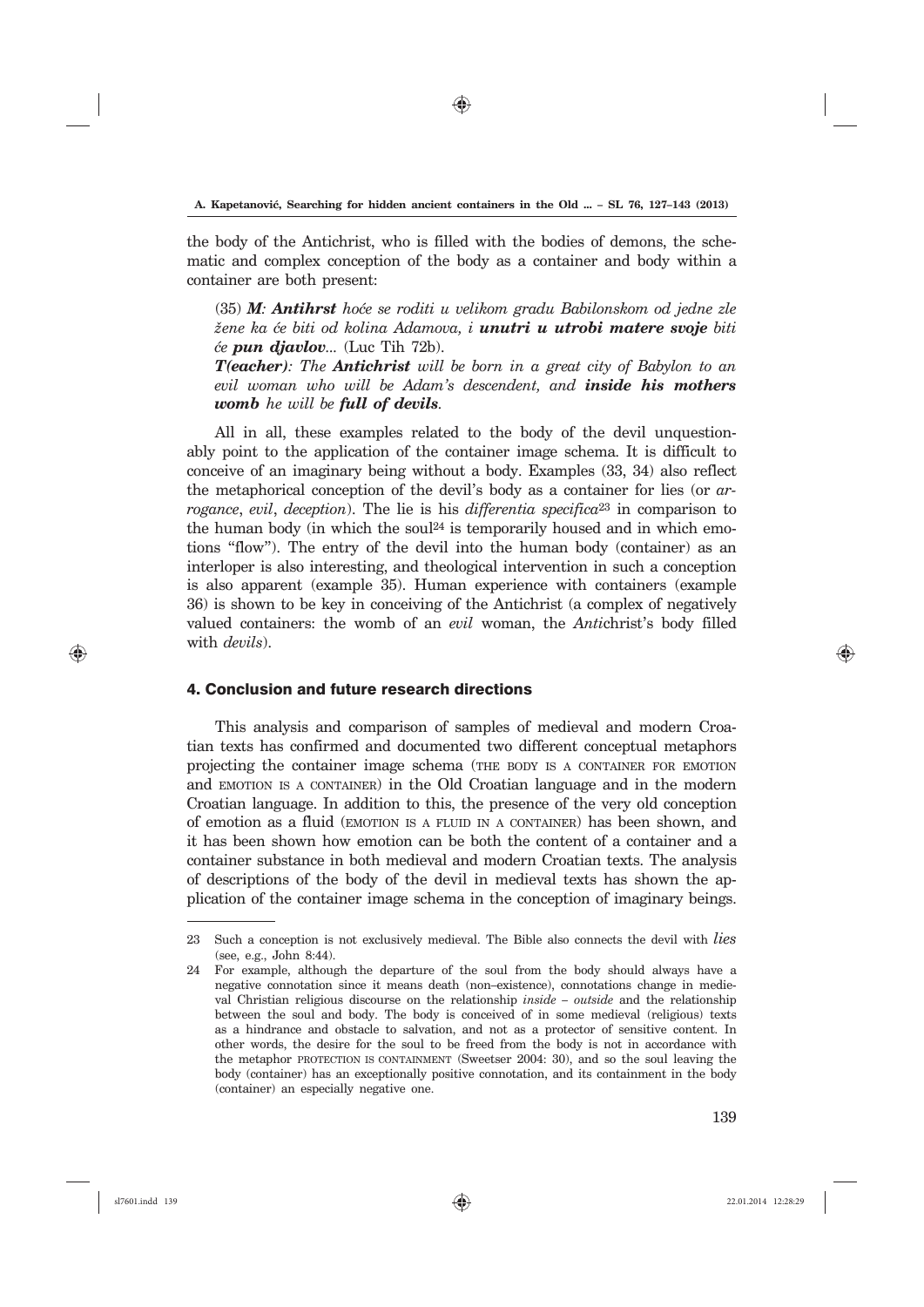⊕

This shows that Croatian written heritage contains traces of very old (and universal) concepts, which have remained stable despite the passage of long periods of time. No social "force" can be attested that would be powerful enough to suppress or ignore these conceptualisations. Just the same, no knowledge of the anatomy of the human body was necessary for such conceptions, and they were not suppressed or eliminated through later discoveries.

An inclusion of the cognitive linguistic perspective into medieval socio– culturo–historical research would be of great help for attaining insight into the life and thought of medieval man, for explaining apparent antagonisms, and for attesting similarities/equalities and differences in conceptions across different epochs.

Finally, many value judgments and images of the body are based on spatial relations (in this case: *outside – inside*) and the conception of the body as a container that can be filled and emptied. Both entry into and location within a container and exiting and emptying from a container can apply both a negative and positive connotation to the body. Although the human body and the imaginary body of the devil share the same container image schema, their bodies, in the naïve folk world view, are not filled with the same content. This also allows the inference of value judgments that existed in the Middle Ages, as well as within religious communities: the image of the devil's body being filled with lies confirms that, of all characteristics, lies and dishonesty were truly hated the most in the Middle Ages. Such observations, which would require an axiological analysis of specific concepts, exceed the thematic framework and theoretical background of this work.25 However, they open new horizons for research.26

## 5. References

⊕

Allan, Kathryn (2008). *Metaphor and Metonymy: a Diachronic Approach*. Wiley – Blackwell. AR = Rječnik hrvatskoga ili srpskoga jezika I–XXIII (1880–1976). Zagreb: JAZU.

- Bartmiński, Jerzy (ed.) (1999). *Językowy obraz świata*. Lublin: Wydawnictwo Uniwersytetu Marii Curie–Skłodowskiej.
- Bartmiński, Jerzy (52012). *Językowe podstawy obrazu świata*. Lublin: Wydawnictwo Uniwersytetu Marii Curie–Skłodowskiej.
- Belaj, Branimir (2008). *Jezik, prostor i konceptualizacija. Shematična značenja hrvatskih glagolskih* prefiksa. Osijek: Sveučilište Josipa Jurja Strossmayera u Osijeku, Filozofski fakultet.

Biernhoff, Suzannah (2002). *Sight and embodiment in the Middle Ages*. Palgrave Macmillan.

Blank, Andreas (2001). Words and Concepts in Time: Towards Diachronic Cognitive Onomasiology. *Metaphorik.de* 1. 6–25.

Boureau, Alain (2009). Demons and the Christian community. *The Cambridge History of Christianity, Vol. 4. Christianity in Western Europe c. 1100–1500*. Ed. M. Rubin, W. Simons. Cambridge University Press. 420–432.

26 The author wishes to thank K. Štrkalj Despot, J. Vučković and anonymous reviewers for their readings of this work and for their comments, which were of help in thinking through some parts of the text.

<sup>25</sup> This is subject matter encompassed by cognitive ethnolinguistics, which is intensively being developed by the Lublin ethnolinguistic school, headed by J. Bartminski (see, e.g., Bartmiński 1999, Bartmiński 2012).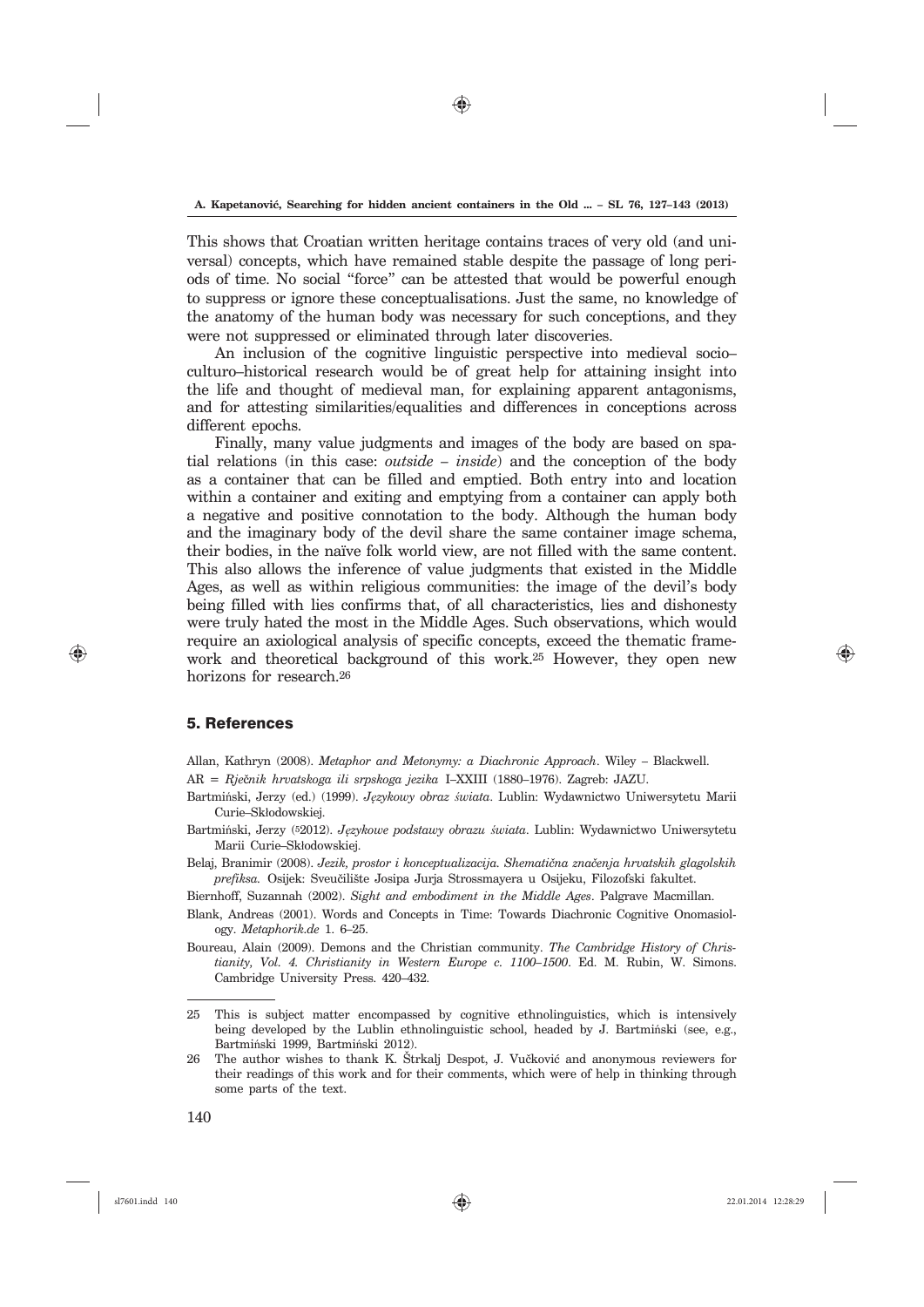- Bynum, Caroline (1995). Why All the Fuss about the Body? A Medievalist's Perspective. *Critical Inquiry* (22)1. 1–33.
- Carrithers, Michael, Steven Collins and Steven Lukes (1985). *The category of the person. Anthropology, Philosophy, History*. Cambridge University Press.
- Courcelle, Pierre (1965). Tradition platonicienne et traditions chrétiennes du corps–prison ("Phédon" 62 b; "Cratyle" 400 c.). *Revue des études latines* 43. 406–443.
- Culley, Elisabeth V. (2008). Supernatural Metaphors and belief in the Past: Defining an Archaeology of Religion. *Belief in the Past: Theoretical Approaches to the Archaeology of Religion*. Eds. K. Hays–Gilpin, and D. S. Whitley. Left Coast Press. 67–83.
- Enfield, Nicholas James (2002). Semantic analysis of body parts in emotion terminology: Avoiding the exoticisms of 'obstinate monosemy' and 'online extension'. *Pragmatics and Cognition* 10(1). 85–106.
- Gevaert, Caroline (2001). Anger in Old and Middle English: A "hot" topic? *Belgian Essays on Language and Literature*. 89–101.
- Haser, Verena (2000). Metaphor in semantic change. Ed. A. Barcelona. *Metaphor and Metonymy at the Crossroads*. Berlin: Mouton de Gruyter. 171–194.
- Johnson, Mark (1987). *The Body in the Mind: The Bodily Basis of Meaning*. *Imagination, and Reason*. University of Chicago.
- Kapetanovi}, Amir (2004). Tragovima srednjovjekovnoga bestijarija u Hrvata, *Filologija* 43. 47–63. Kapetanovi}, Amir (2009). Pojmovne metafore za emocije u Ranjininu zborniku. *Rad HAZU* 502. 109–121.
- Kapetanović, Amir (2010). Lucidarij iz Petrisova zbornika. *Građa za povijest književnosti hrvatske* 37. 1–32.
- Kapetanović, Amir (2012). Otisci tijela u umu i govoru: Emocije u Marulićevoj epici. Poj željno! *Iskazivanje i poimanje emocija u hrvatskoj pisanoj kulturi srednjega i ranoga novoga vijeka*. Zagreb: Institut za hrvatski jezik i jezikoslovlje. 187–215.
- Kleinschmidt, Harald (2000). *Understanding the Middle Ages: The Transformation of Ideas and Attitudes in the Medieval World*. The Boydell Press. Woodbridge.
- Koch, Peter (2008). Cognitive Onomasiology and Lexical Change: Around the Eye. *From Polysemy to Semantic Change: Towards a Typology of Lexical Semantic Associations*. Ed. M. Vanhove. Amsterdam, Philadelphia: John Benjamins. 107–137
- Koivisto–Alanko, Päivi, and Heli Tissari (2006). Sense and Sensibility: Rational Thought Versus Emotion in Metaphorical Language. *Corpus–Based Approaches to Metaphor and Metonymy*. Ed. A. Stefanowitsch, and S. Thomas Gries. Berlin, New York: Mouton de Gruyter. 191–213.
- Kövecses, Zoltan (2003). *Metaphor And Emotion: Language, Culture, and Body in Human Feeling*. Cambridge: Cambridge University Press.
- Kövecses, Zoltán (2005). *Metaphor in Culture: Universality and Variation.* New York and Cambridge: Cambridge University Press.
- Kövecses, Zoltan (2010). *Metaphor: A Practical Introduction*. Oxford: Oxford University Press.
- La Fontaine, J. S. (1985). Person and individual: some anthropological reflections. See Carrithers, Michael, Steven Collins and Steven Lukes (1985). 123–140.
- Lakoff, George, and Mark Johnson (1980). *Metaphors We Live By*. Chicago: University of Chicago Press.
- Lakoff, George (1996). Sorry, I'm Not Myself Today: The Metaphor System for Conceptualizing the Self. Eds. G. Fauconnier, and E. Sweetser. *Spaces, Worlds, and Grammars*. University of Chicago Press.
- Lakoff, George, and Mark Johnson (1999). *Philosophy in the Flesh: The Embodied Mind and Its Challenge to Western Thought*. New York: Basic Books.
- Lakoff, George, and Zoltán Kövecses (1987). The cognitive model of anger inherent in American English. In Dorothy Holland and Naomi Quinn, eds., *Cultural Models in Language and Thought*, 195–221. Cambridge: Cambridge University Press.
- Le Goff, Jacques (1993). *Srednjovjekovni imaginarij*. Transl. Inja Svetl. Zagreb: Izdanja Antibarbarus. Zagreb.

⊕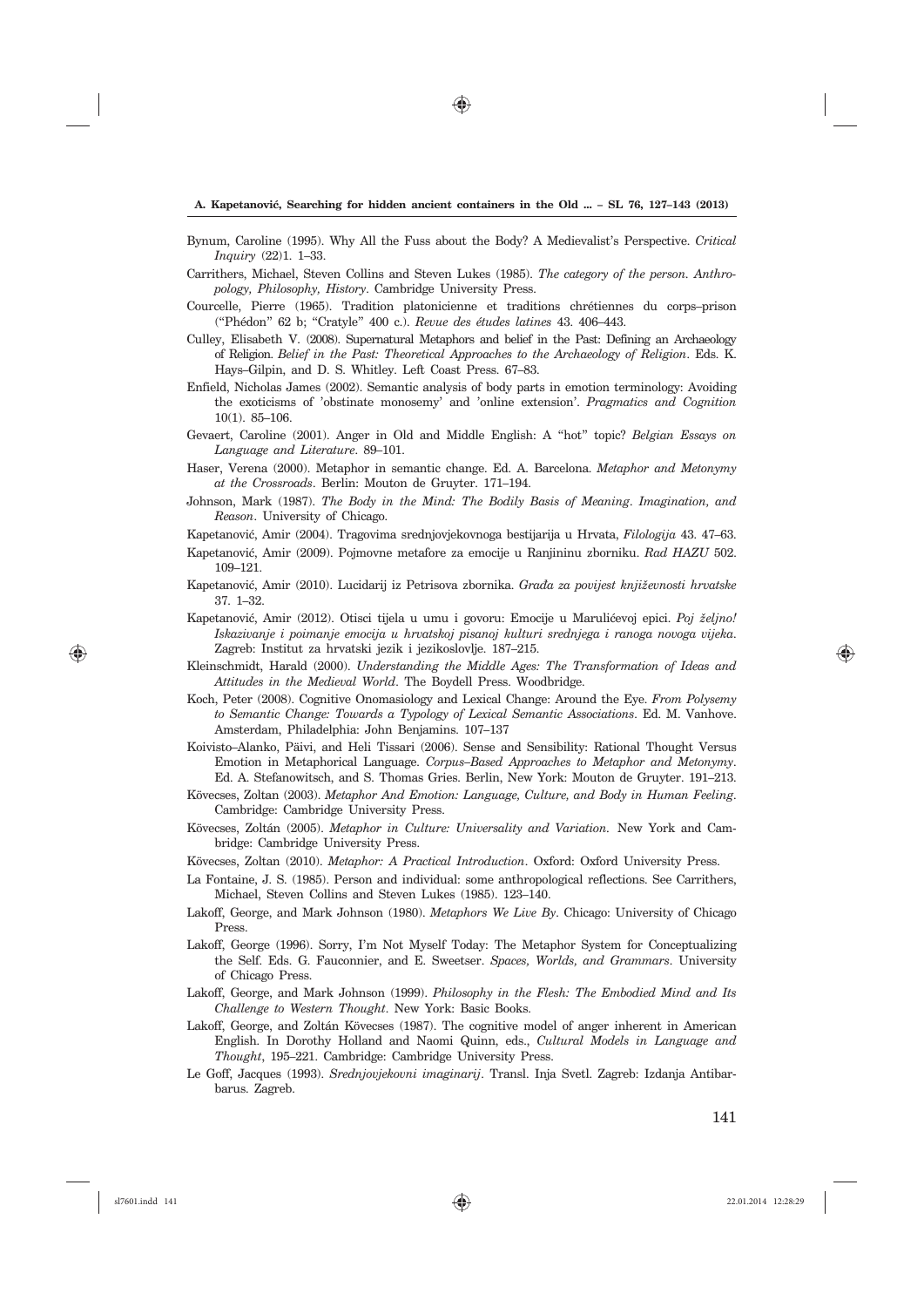- Le Goff, Jacques (1998). *Civilizacija srednjovjekovnog Zapada*. Transl. Gordana V. Popović, afterword Igor Fisković. Zagreb: Golden marketing.
- Niemeier, Susanne (2000). 'Straight from the Heart' Metonymic and metaphorical explorations. *Metaphor and Metonymy at the Crossroads. A Cognitive Perspective. Ed. A. Barcelona. Berlin:* Mouton de Gruyter. 195–213.
- Parizoska, Jelena (2009). Idiom variability in Croatian: the case of the CONTAINER schema. *Études Cognitives* 9. 171–180.
- Raffaelli, Ida (2009). Značenje kroz vrijeme. Poglavlja iz dijakronijske semantike. Zagreb: Disput.
- Schmitt, Jean–Claude (1991). The Rationale of Gestures in the West: Third to Thirteenth Centuries'. *A Cultural History of Gesture: From Antiquity to the Present Day*. Eds. J. Bremmer and H. Roodenburg. Ithaca. 59–70.
- Sweetser, Eve (1990). *From Etymology to Pragmatics: Metaphorical and Cultural Aspects of Semantic Structure*. Cambridge University Press.
- Sweetser, Eve (2004). The suburbs of your good pleasure: Cognition, culture and the bases of metaphoric structure. *The Shakespearean International Yearbook*, vol. 4: Shakespeare studies today. Eds. G. Bradshaw, T. Bishop, and M. Turner. Aldershot, England: Ashgate Publishing. 24–55.
- [ari}, Ljiljana (2008). *Spatial Concepts in Slavic. A Cognitive Linguistic Study of Prepositions and Cases*. Wiesbaden: Harrasowitz Verlag.
- Tissari, Heli (2001). Metaphors we love by: on the cognitive Metaphors of *love* from the 15th Century to the Present. *Studia Anglia Posnaniensia* 36. 217–242.
- Trim, Richard (2007). *Metaphor Networks: The Comparative Evolution of Figurative Language.* Basingstoke. U.K.: Palgrave Macmillan.
- Wierzbicka, Anna (1999). *Emotions Across Languages and Cultures: Diversity and Universals*. Cambridge: Cambridge University Press.
- Wierzbicka, Anna (2010). The 'History of Emotions' and the Future of Emotion Research, *Emotion Review* 2(3). 269–273.
- Winters, Margaret E., Heli Tissari, and Kathryn Allan (ed.) (2010). *Historical Cognitive Linguistics*. Berlin, New York: Walter de Gruyter.
- @ic Fuchs, Milena (1991). Metafora kao odraz kulture, *Pro`imanje kultura i jezika (*Zbornik radova). Ed. M. Andrijašević, and Y. Vrhovac. Zagreb. 27-33.
- @ic Fuchs, Milena (1992–1993). Konvencionalne i pjesni~ke metafore, *Filologija* 20/21. Zagreb: HAZU. 585–593.

# 6. Sources

#### *a) Books/articles*

- HSP = Kapetanović, Amir, Malić, Dragica, Štrkalj Despot, Kristina (2010). *Hrvatsko srednjovjekovno pjesni{tvo: pjesme, pla~evi i prikazanja na starohrvatskom jeziku*. Biblioteka Hrvatska jezična riznica. Niz Starohrvatska vrela. Zagreb: Institut za hrvatski jezik i jezikoslovlje. [Abbreviations: JMGZ Bč5 = Ja, Marija, glasom zovu, Berčićev zbornik br. 5; čsVMž Tk = čuj se vsaki moćno žene; MP Pic = Marijin plač, Picićeva pjesmarica; MP K1 = Marijin plač, Klimantovićev zbornik I.; MP K2 = Marijin plač, Klimantovićev zbornik II.; MP Zdš = Marijin plač, Zbornik duhovnoga štiva; MSN = Muka Spasitelja našega, Zbornik prikazanja;  $M$  Tk = Muka, Tkonski zbornik; PoMH = Pesan ot muki Hrstovi, Pariška pjesmarica; Uskr = Uskrsnutje Isusovo, Tkonski zbornik; MsM Fir = Muka sv. Margarite, Firentinski zbornik; MsM Zad = Muka sv. Margarite, Zadarski rukopis.]
- Ivšić, Stjepan (1949). Prijevod 'Lucidara' Honorija Augustodunensisa u prijepisu Gverina Tihića iz godine 1533. *Starine Jugoslavenske akademije* 42. Zagreb: JA. 105–259. [Abbreviation: Luc Tih.]

⊕